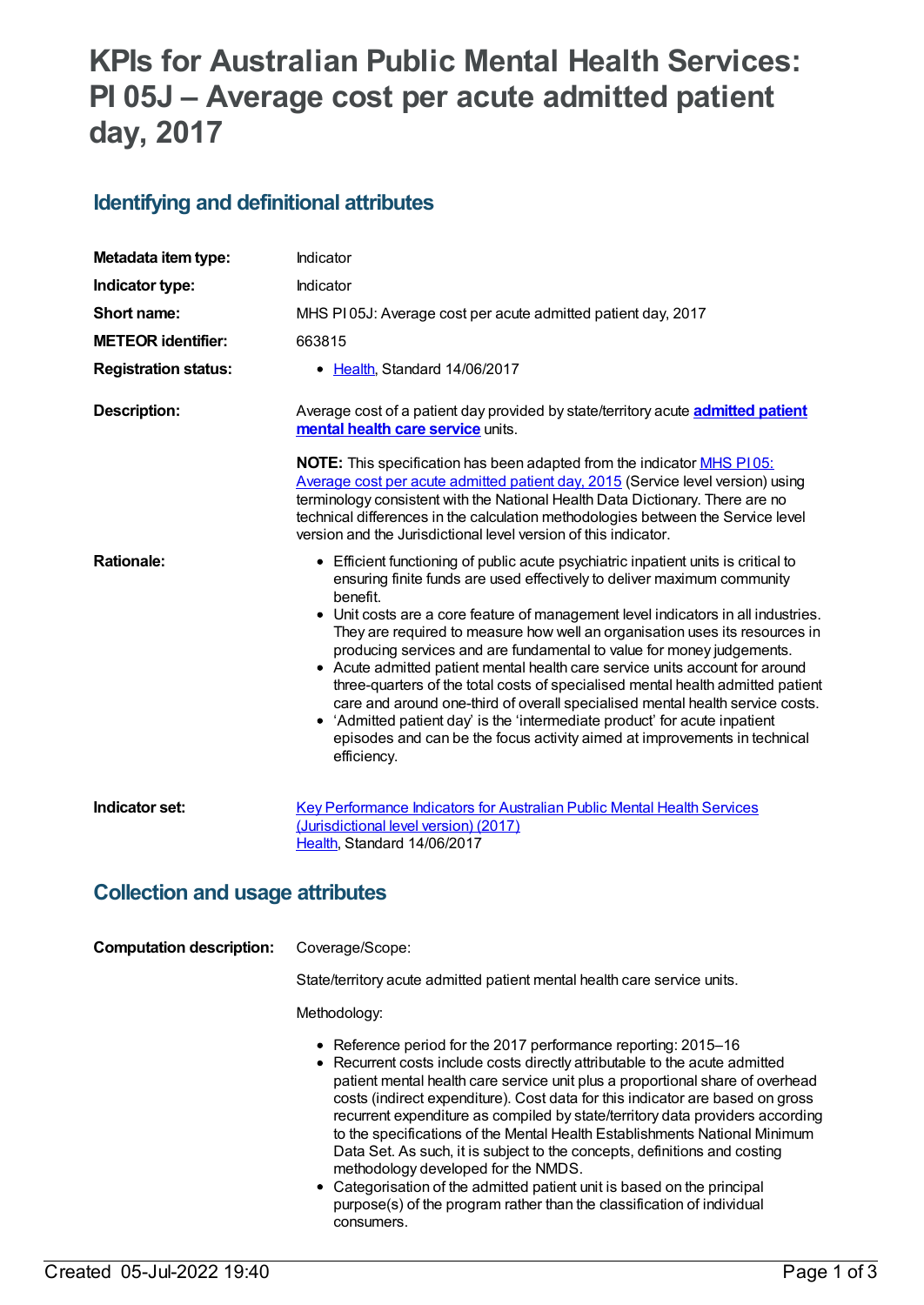| <b>Computation:</b>                     | Numerator + Denominator                                                                                                                      |
|-----------------------------------------|----------------------------------------------------------------------------------------------------------------------------------------------|
| Numerator:                              | Total recurrent expenditure on state/territory acute admitted patient mental health<br>care service unit(s) within the reference period.     |
| <b>Numerator data elements:</b>         | <b>Data Element / Data Set-</b>                                                                                                              |
|                                         | Data Element                                                                                                                                 |
|                                         | Specialised mental health service unit total apportioned expenditure                                                                         |
|                                         | <b>NMDS/DSS</b>                                                                                                                              |
|                                         | (derived from) Mental Health Establishments NMDS 2015-16                                                                                     |
|                                         | Data Element / Data Set                                                                                                                      |
|                                         | Specialised mental health service-admitted patient care program type, code<br>N                                                              |
|                                         | NMDS / DSS                                                                                                                                   |
|                                         | Mental health establishments NMDS 2015-16                                                                                                    |
| Denominator:                            | Number of patient days provided by state/territory acute admitted patient mental<br>health care service unit(s) within the reference period. |
| Denominator data                        | Data Element / Data Set-                                                                                                                     |
| elements:                               | Establishment-accrued mental health care days, total N[N(7)]                                                                                 |
|                                         | NMDS / DSS                                                                                                                                   |
|                                         | Mental health establishments NMDS 2015-16                                                                                                    |
| Disaggregation:                         | Service variables: Target population                                                                                                         |
|                                         | Consumer attributes: Nil                                                                                                                     |
| <b>Disaggregation data</b><br>elements: | Data Element / Data Set-                                                                                                                     |
|                                         | Specialised mental health service-target population group, code N                                                                            |
|                                         | NMDS / DSS                                                                                                                                   |
|                                         | Mental health establishments NMDS 2015-16                                                                                                    |

### **Representational attributes**

| <b>Representation class:</b> | Mean (average)  |
|------------------------------|-----------------|
| Data type:                   | Monetary amount |
| Unit of measure:             | Currency        |
| Format:                      | <b>NINNN1</b>   |
|                              |                 |

## **Indicator conceptual framework**

**Framework and dimensions:**

**[Efficient](https://meteor.aihw.gov.au/content/584870)** 

### **Accountability attributes**

Benchmark: State/territory level